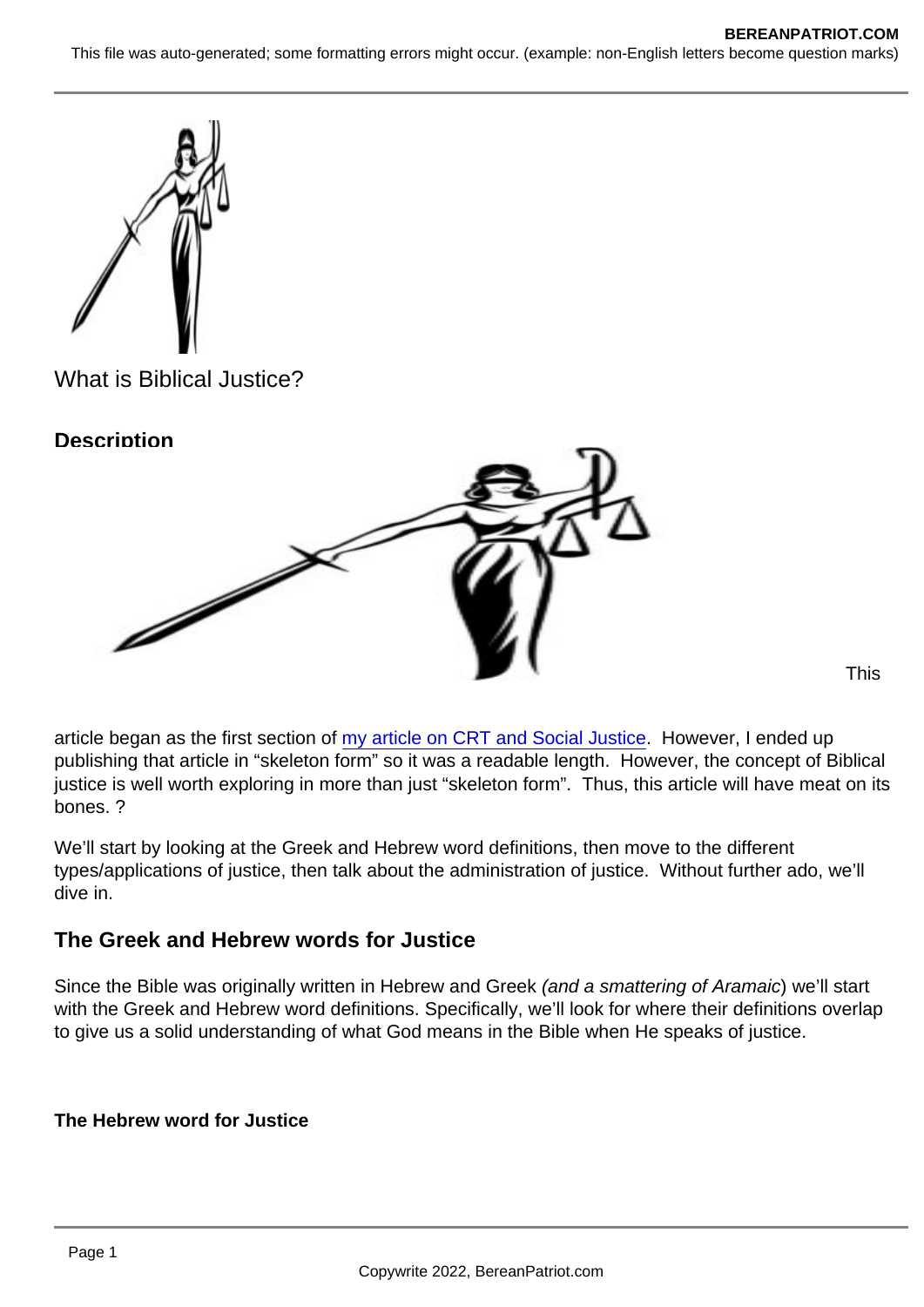We'll look at Hebrew first, starting with my very favorite Bible verse. It should be noted that doing justice isn't optional for Christians.

Micah 6:8

He has told you, O man, what is good; And what does the LORD require of you? But to do justice , to love mercy, And to walk humbly with your God.

The Hebrew word translated "justice" there is "????????" (mishpat). The Gesenius's Hebrew and [Chaldee Lexicon defines mishpat](https://www.studylight.org/lexicons/eng/hebrew/4941.html) perfectly. If you're not familiar with this lexicon, this quote sums it up nicely: "Gesenius's influence as a master of Hebrew is widespread. The editors of the Brown-Driver-Briggs lexicon refer to him as the father of modern Hebrew Lexicography." [\(quote source.](https://www.blueletterbible.org/study/lexica/gesenius/index.cfm))

Anyway, here's the definition:

- (1) judgment
	- $\circ$  (a) used of the act of judging,
	- $\circ$  (b) of the place of judgment
	- $\circ$  (c) a forensic cause, Numb. 27:5. ?????? ?????????? to set forth a cause,
	- $\circ$  (d) sentence of a judge, judgments of the Lord,
	- (e) fault, crime, for which one is judged, Jeremiah 51:9. ????????? ??????? capital crime, Ezekiel 7:23.
- (2) right, that which is just, lawful, according to law.
	- $\circ$  (a) a law, a statute (as a rule of judging),
	- $\circ$  (b) used of that which is lawfully due to any one
	- $\circ$  (c) a manner, custom.
	- $\circ$  (d) fashion, kind, plan.

Definition #2 is the most relevant to our discussion, especially 2.b. Definition #1 has more to do with cases in courts, which ensure that everyone gets "that which is lawfully due". However, don't miss the primary application of the word: justice in court and in law.

That's the idea.

This could refer the things which are "lawfully due" to a man as in definition 2.b., or the process of someone getting what is "lawfully due" to them in court, as in definitions 1.a. through 1.e. The Hebrew word makes them one and the same because denial of one is a denial of the other.

(Also, Hebrew has very few words so most of the words pull double duty. Most Hebrew words have multiple related definitions like this.)

The Hebrew word Mishpat – which is typically translated "justice" – primarily deals with making sure that everyone gets what's " lawfully due " to them, whether good or bad.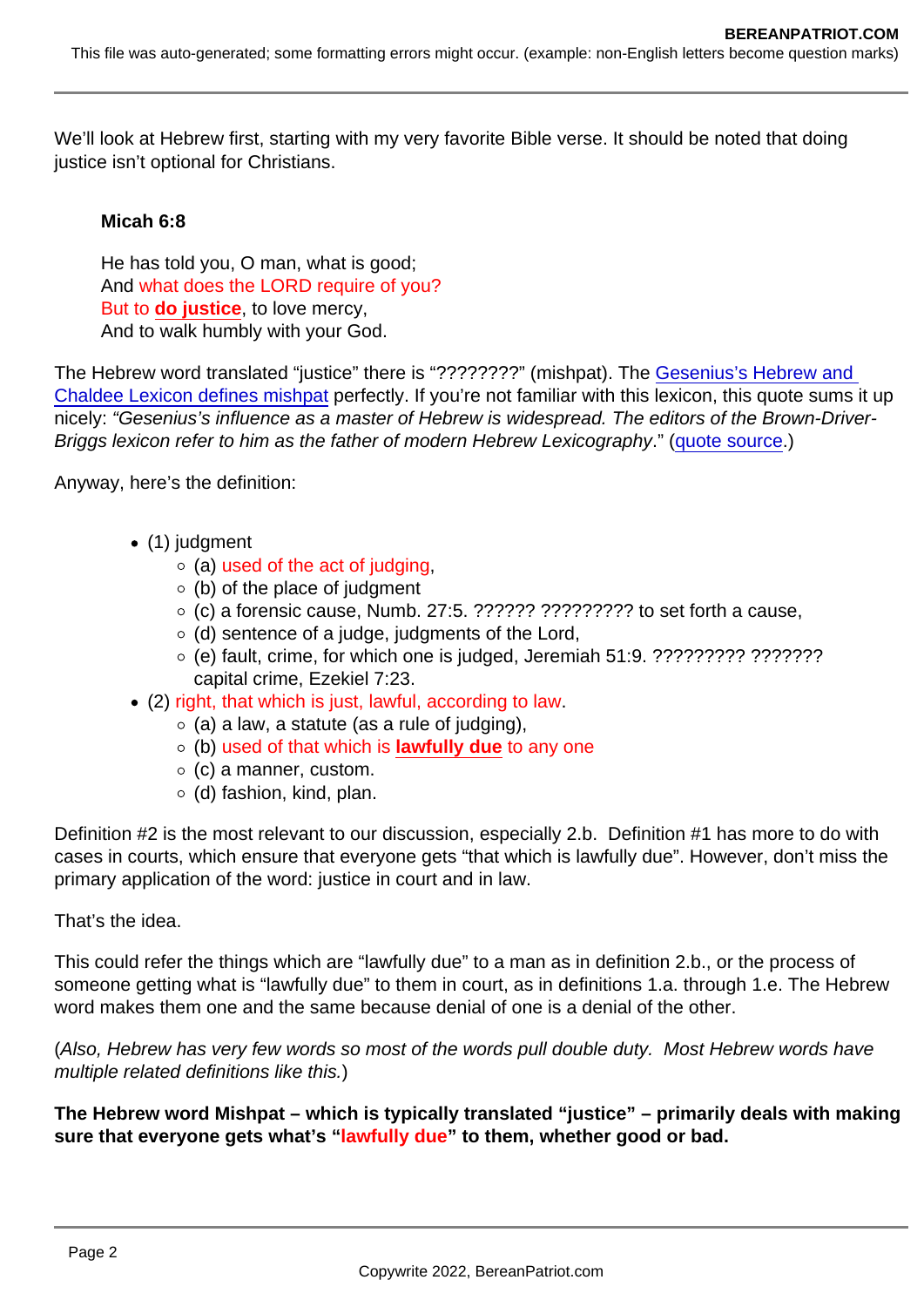We'll look at this in practice after we look at the Greek words.

The Greeks words for Justice

There's two Greek words that we'll look at. They are almost the same word, with one being the noun form and the other being the adjective form of the same word. We'll look at the noun form first, which is the Greek word "??????????" [\(dikaiosuné\)](https://biblehub.com/greek/1343.htm), and it means:

Strong's Concordance:

Definition: righteousness, justice Usage: (usually if not always in a Jewish atmosphere), justice, justness, righteousness, righteousness of which God is the source or author, but practically: a divine righteousness.

Thayer's Greek Lexicon:

1. in the broad sense, the state of him who is such as he ought to be, righteousness (German Rechtbeschaffenheit); the condition acceptable to God (German Gottwohlgefalligkeit);

2. in a closer sense, justice , or the virtue which gives each one his due ; it is said to belong to God and Christ, as bestowing ???????? ?????? upon all Christians impartially, 2 Peter 1:1; of judicial justice, Romans 9:28 R G Tr marginal reading in brackets; ??????? ?? ??????????, Acts 17:31; Revelation 19:11. (See references under the word ??????? at the end.)

Notice: the ideas of justice and righteousness are absolutely inseparable in Greek. The one is the other. They are inextricably linked. To be righteous is to be just; to be just is to be righteous. You can't be righteous without being just, and you can't be just without being righteous.

Pretty cool, and that agrees well with Micah 6:8.

Notice definition #2 in Thayer's, which agrees perfectly with the Hebrew word mishpat. In Greek, Justice is " the virtue which gives each one his due".

This will become even more clear when you see the other Greek word, which is "???????" [\(dikaios\)](https://biblehub.com/greek/1342.htm). It's the adjective form of dikaiosuné (the word we just looked at) and is usually translated "just" or "righteous". Again, notice that being just and being righteous are inescapably linked.

They are literally the same word in Greek.

Strong's Concordance: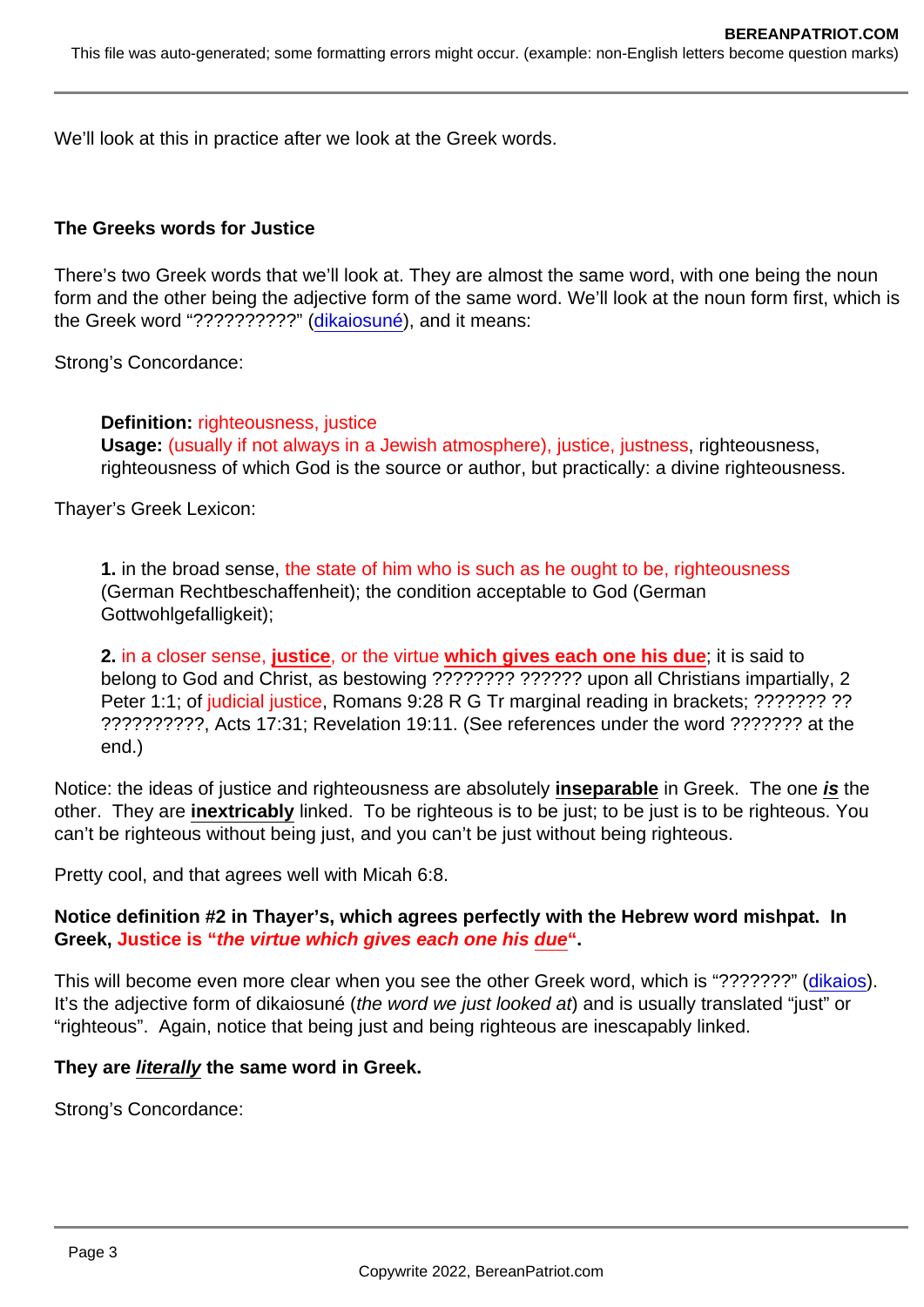**Definition:** correct, righteous, by implication innocent **Usage:** just; especially, just in the eyes of God; righteous; the elect (a Jewish idea).

Thayer's Greek Lexicon:

1. in a wide sense, **upright, righteous, virtuous, keeping the commands of God**

2. In a narrower sense, **rendering to each his due**; and that in a judicial sense, passing just judgment on others, whether expressed in words or shown by the manner of dealing with them: Titus 1:8; so of God recompensing men **impartially** according to their deeds, Revelation 16:5; in the same sense also in John 17:25…

…what is **due** to others, Colossians 4:1; what is agreeable to justice and law, Luke 12:51; ??????? namely, ?????, it is agreeable to justice, 2 Thessalonians 1:6; accordant with deserts, Matthew 20:4, and Rec. (See references under the word ???????, at the end; cf. ??????, at the end.)

Again, notice that the Greek words portrays justice very similarly to how the Hebrew word does. Hebrew has the additional nuance of also mentioning the court through which someone gets what's "lawfully due". Greek has the additional nuance of "just = righteous".

So this is Biblical justice:

## **Both the Greek and Hebrew words agree that true biblical justice is giving each one his due ( whether good or bad)**

This makes a lot of sense, and we use the words just/justice in a similar manner today.

Now we'll unpack what someone is "due" (owed).

# **What is someone justly "due"?**

The Greek words lend some clarity here. In Greek, the idea of justice is closely related to being right in God's eyes. Thus, there's a focus on not only what God is due/owed, but also what God says we owe to each other since we must obey God.

I could write volumes talking about what we owe God (*what He is due*), but I can sum it up in one word: **everything**.

We owe Him everything.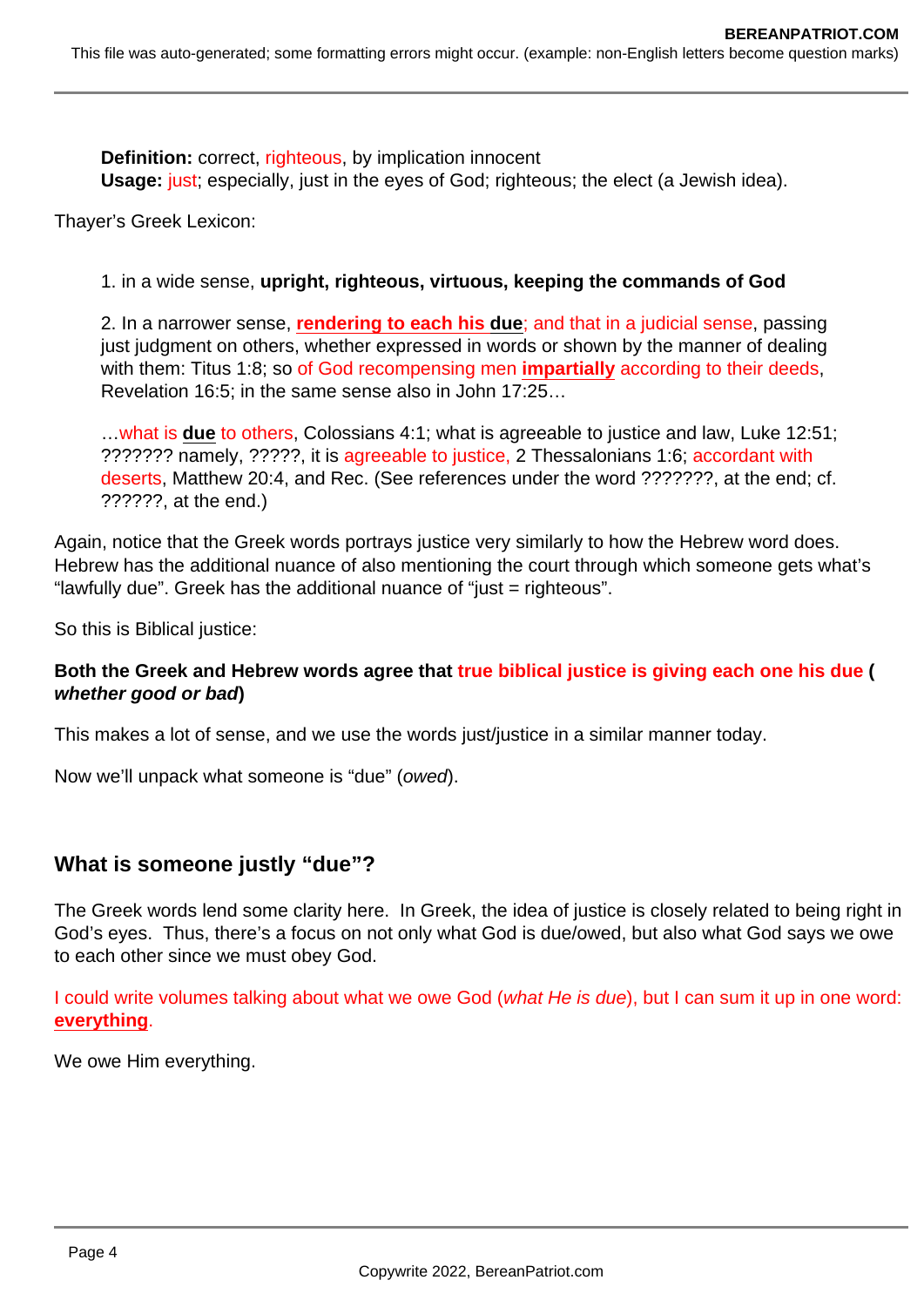Foremost among that is obedience. Thus, we'll look at God's judicial standard for what someone is due/owed in several different contexts. I have created the following categories, but I think they fitneatly. We'll look at these four categories of justice:

- **Restorative justice** Focuses on restoring what someone has been deprived of (if possible)
- **Retributive justice** Focuses on punishment for those who do wrong.
- **Contractual justice** Focuses on abiding by our agreements
- **Property Justice** Focuses on the use of all types of private property

### **Restorative Justice**

This will probably be the least controversial form of Justice that the Bible discusses. When someone is wronged by being deprived of something, the person who wronged him should restore what was lost ( as much as possible). Typically this includes some additional compensation for the hardship incurred because of the deprivation.

### **Leviticus 6:1-5**

**1** Then the LORD spoke to Moses, saying,

**2** "When a person sins and acts unfaithfully against the LORD, and deceives his companion in regard to a deposit or a security entrusted to him, or through robbery, or if he has extorted from his companion,

**3** or has found what was lost and lied about it and sworn falsely, so that he sins in regard to any one of the things a man may do;

**4** then it shall be, when he sins and becomes guilty, that he shall restore what he took by robbery or what he got by extortion, or the deposit which was entrusted to him or the lost thing which he found,

**5** or anything about which he swore falsely; he shall make restitution for it **in full** and add to it **one-fifth more**. He shall give it to the one to whom it belongs on the day he presents his guilt offering.

God clearly delineates what constitutes the various forms of theft, then proscribes a way to make it right. The one who stole must repay all that he stole, plus one fifth (20%); probably as compensation for any hardship caused by the temporary loss of the items/money.

## **This is restorative justice.**

The man who was wronged is owed a restoration – as far as is possible – to fix the wrong done to him. The wronged man's "lawful due" is restoration (as much as possible).

**Notice too that God specifies who should do the restoring: the man who caused the loss.** There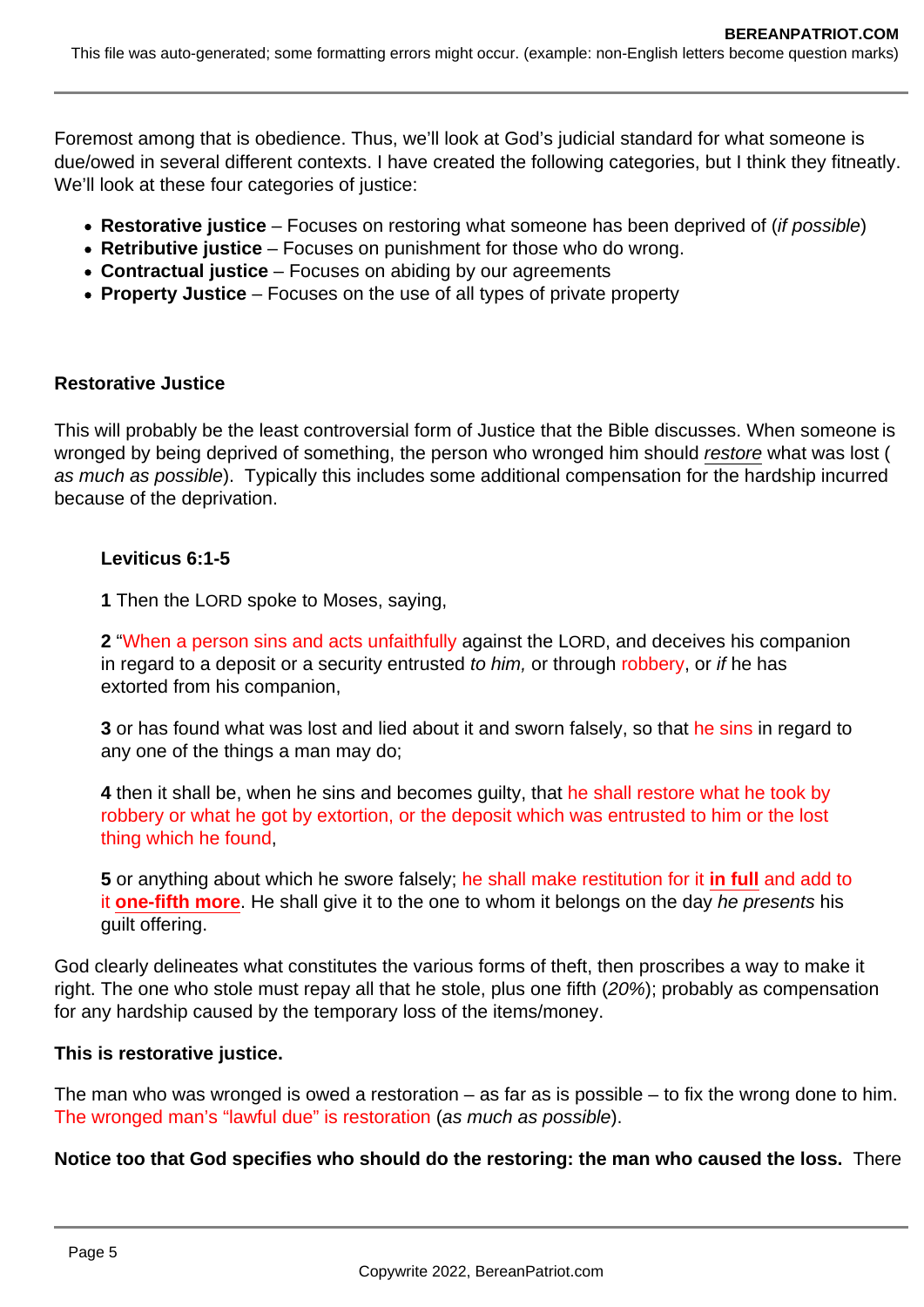is no indication anywhere that anyone else must restore what the man lost. None. God is very clear on this point, and we'll look at it more under the next heading.

In addition to the restoration of what was lost, the wronged man is also owed/due some additional compensation. Being short of money, or a deposit, or any of those other things can incur hardship, and the additional one fifth is almost certainly an attempt to compensate for that hardship.

## **Again, this is restorative justice.**

Few people – if any – will have a problem with this concept, so we'll move on to retributive justice.

### **Retributive Justice**

There is something deep and visceral in the heart of man that recoils when we hear that someone has committed a great injustice and then wasn't punished for it.

### We **hate** that.

Apparently – and thankfully – so does God.

### **Proverbs 11:21**

**21** Assuredly, the evil man will not go unpunished, But the descendants of the righteous will be delivered.

## **Nahum 1:3**

**3**The LORD is slow to anger and great in power, And the LORD will by no means leave the guilty unpunished. In whirlwind and storm is His way, And clouds are the dust beneath His feet.

Sin demands punishment, and God won't let the wicked go unpunished.

Now, we can disagree on what's an appropriate punishment for a given crime. While we are outraged when someone gets away with a crime, we are also outraged when someone is handed a punishment that is far too severe. No one would advocate the death penalty for shoplifting a candy bar, nor a mere night in jail for mass murder.

We won't get bogged down in what penalty fits what crime, but instead we'll focus on two things: **(1)** who does the punishing, and **(2)** who gets punished.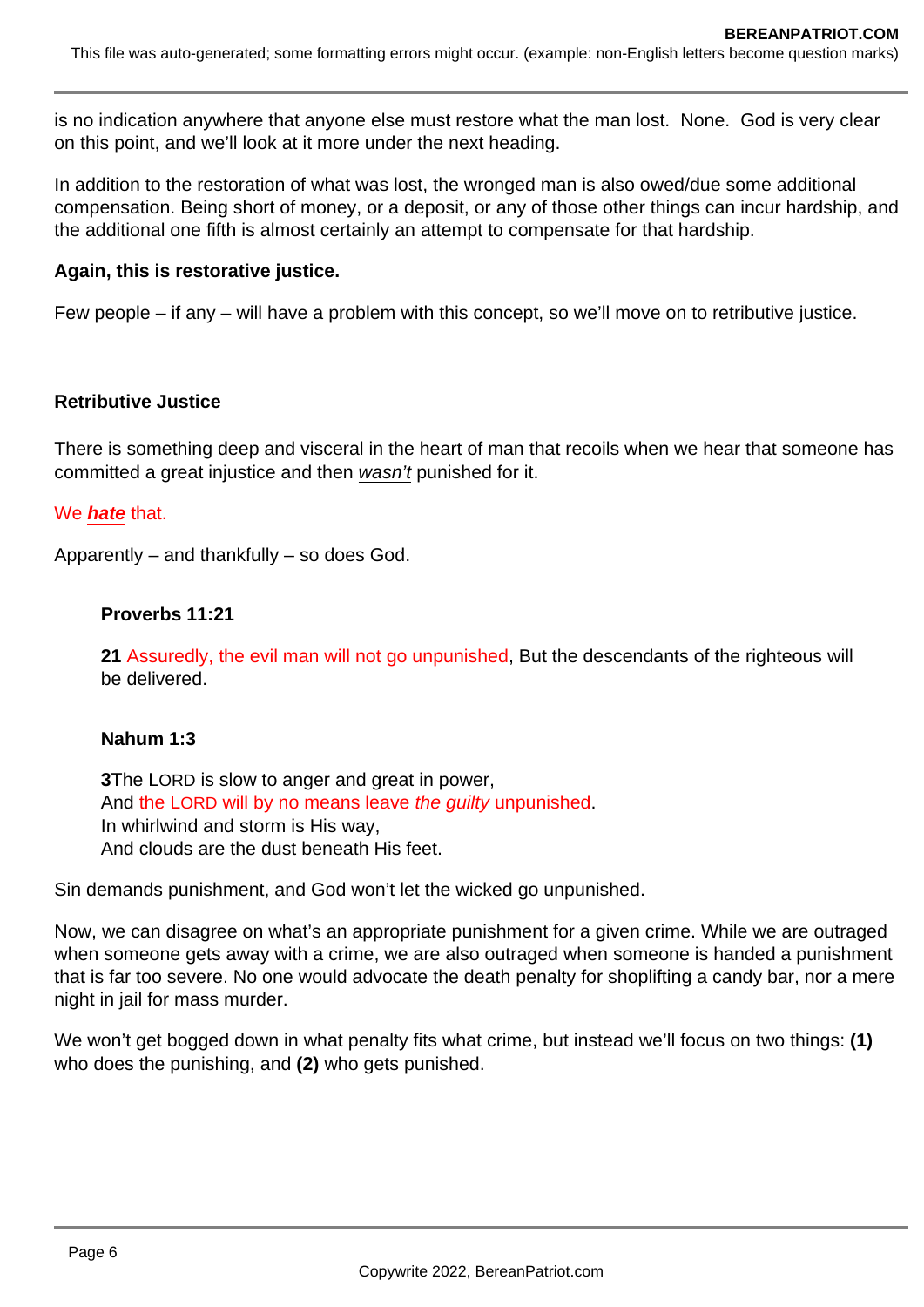#### **Who does the punishing?**

The answer is "not us".

#### **Leviticus 19:18**

**18** 'You shall not take vengeance, nor bear any grudge against the sons of your people, but you shall love your neighbor as yourself; I am the LORD.

And again.

#### **Romans 12:17-20**

**17** Never pay back evil for evil to anyone. Respect what is right in the sight of all men.

**18** If possible, so far as it depends on you, be at peace with all men.

19 Never take your own revenge, beloved, but leave room for the wrath of God, for it is written, "VENGEANCE IS MINE, I WILL REPAY," says the Lord.

**20** "BUT IF YOUR ENEMY IS HUNGRY, FEED HIM, AND IF HE IS THIRSTY, GIVE HIM A DRINK; FOR IN SO DOING YOU WILL HEAP BURNING COALS ON HIS HEAD."

**21** Do not be overcome by evil, but overcome evil with good.

In the very next chapter, God makes it clear who has a responsibility to punish evildoers.

#### **Romans 13:1-4**

**1** Every person is to be in subjection to the governing authorities. For there is no authority except from God, and those which exist are established by God.

**2** Therefore whoever resists authority has opposed the ordinance of God; and they who have opposed will receive condemnation upon themselves.

**3** For rulers are not a cause of fear for good behavior, but for evil. Do you want to have no fear of authority? Do what is good and you will have praise from the same;

**4** for it is a minister of God to you for good. But if you do what is evil, be afraid; for it does not bear the sword for nothing; for it is a minister of God, an avenger who brings wrath on the one who practices evil.

And Peter repeats this: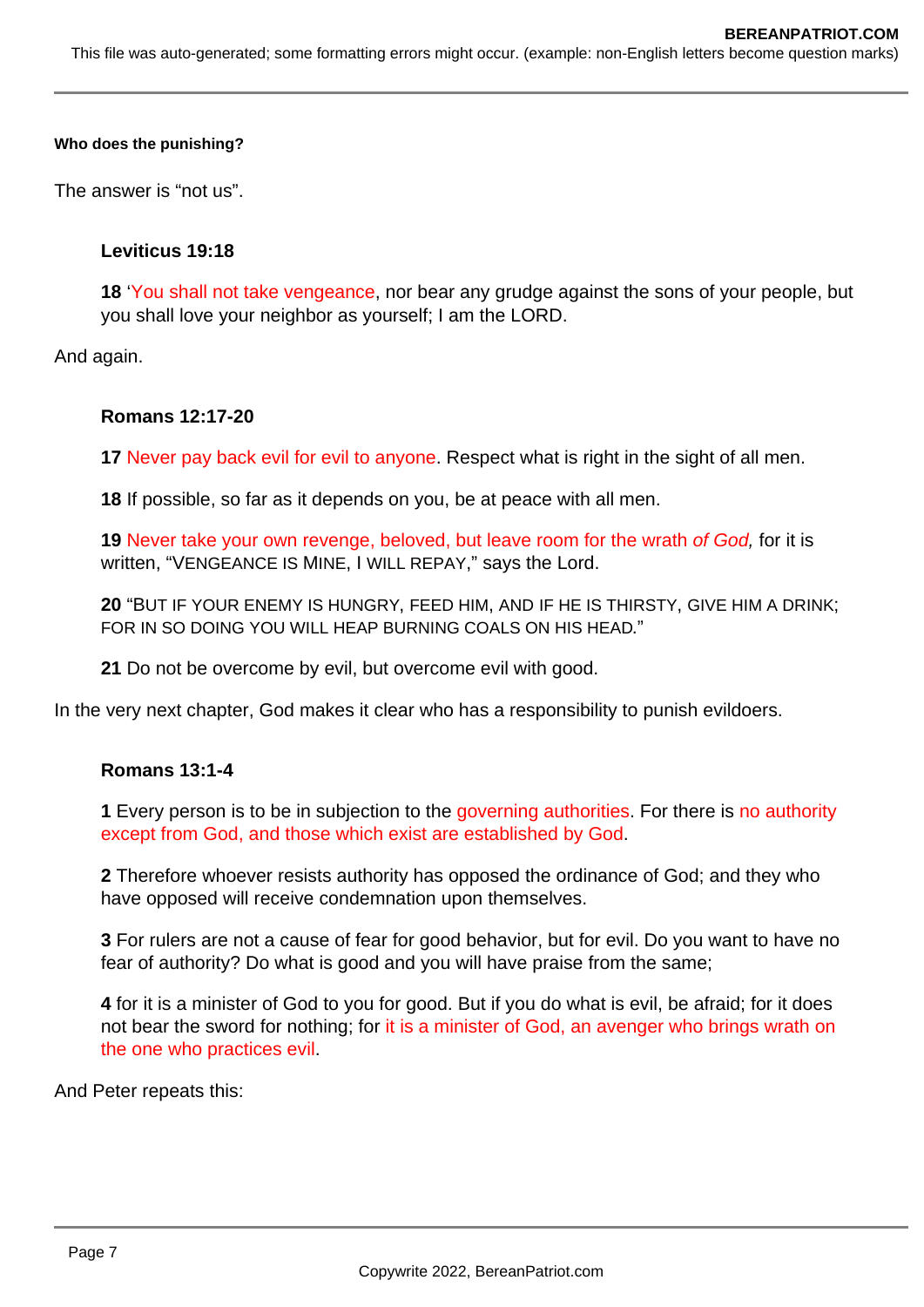This file was auto-generated; some formatting errors might occur. (example: non-English letters become question marks)

#### **1 Peter 2:13-14**

**13** Submit yourselves for the Lord's sake to every human institution, whether to a king as the one in authority,

**14** or to governors as sent by him **for the punishment of evildoers** and the praise of those who do right.

The punishment of evil is a governmental function, not a private one. That answers the question of who inflicts the punishment.

#### **Who is punished?**

Again, the Bible is clear on this. I recommend you read all of Ezekiel chapter 18 as the whole chapter is on this topic, but the excerpts below should give you a good enough snapshot.

#### **Ezekiel 18:19-20 | 25 | 30**

**19** "Yet you say, 'Why should the son not bear the punishment for the father's iniquity?' When the son has practiced justice and righteousness and has observed all My statutes and done them, he shall surely live.

**20** "**The person who sins will die**. The son will not bear the punishment for the father's iniquity, nor will the father bear the punishment for the son's iniquity; **the righteousness of the righteous will be upon himself**, and **the wickedness of the wicked will be upon himself**.

…

**25** "Yet you say, 'The way of the Lord is not right.' Hear now, O house of Israel! Is My way not right? Is it not **your ways that are not right?**

…

**30** "Therefore I will judge you, O house of Israel, **each** according to **his** conduct," declares the Lord GOD. "Repent and turn away from all your transgressions, so that iniquity may not become a stumbling block to you.

God devoted a whole chapter to rebuking Israel for the practice of punishing one man for another man's sin. God is clear that Retributive Justice is an **individual** thing, based on what **each individual has done**. This is restated in the New Testament many times, and here are only two of them: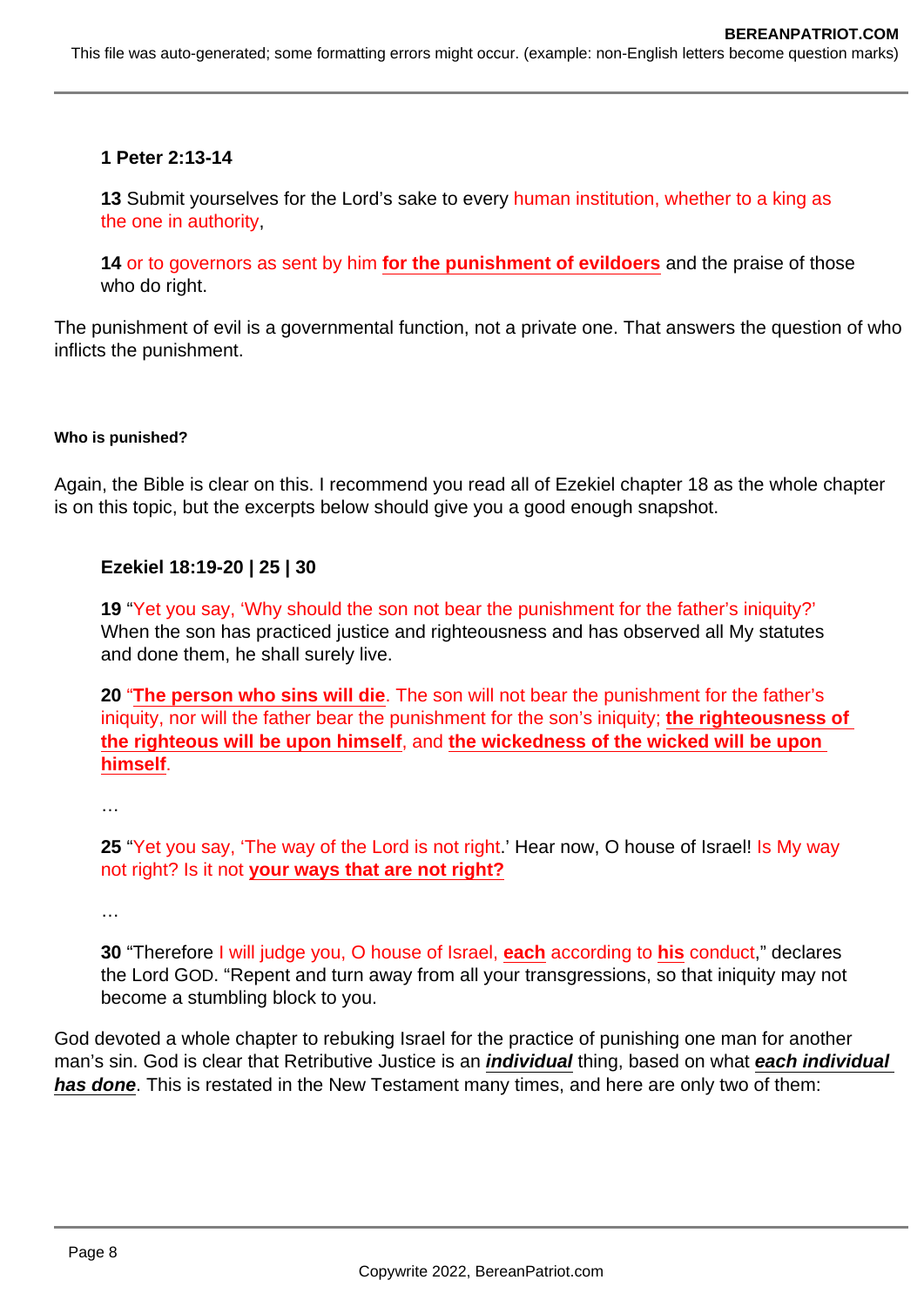2 Corinthians 5:10

For we must all appear before the judgment seat of Christ, so that each one may be recompensed for his deeds in the body, according to what he has done , whether good or bad.

Matthew 16:27

27 "For the Son of Man is going to come in the glory of His Father with His angels, and WILL THEN REPAY EVERY MAN ACCORDING TO HIS DEEDS.

Remember that Biblical Justice is the idea of giving each man his due. Not what is due to another man, but giving each man his own due. As it is written: "the righteousness of the righteous will be upon himself, and the wickedness of the wicked will be upon himself" and again: "each man according to his deeds".

Mercy, Grace, and Justice

Mercy and grace can broadly be defined as similar but different:

- Mercy is not giving someone a punishment they deserve
- Grace is giving something good to someone who didn't earn it.

As far as Biblical mercy goes, the best way to understand it is this: Someone who has been wronged has the right to both restorative and retributive justice in regards to the offender; that is what's owed/their due. However, they can choose not to make use of that right.

For example, let's say you're walking and minding your own business and then someone walks up and punches you. The police catch the fellow who committed the crime. You – as the wronged party – can let prosecution proceed, but you can also choose not to press charges.

## That's mercy.

When a wronged party chooses not to make use of their right to restorative or retributive justice, that's mercy.

Sin is primarily an offense against God, thus He can choose to "press charges" in judgement to each one according to his deeds. However, if He chooses not to, He shows us mercy. This is the case for Christians, whose sins were dealt with at the cross.

Grace is different.

There's [a whole article here on Berean Patriot about Grace](https://www.bereanpatriot.com/patronage-and-reciprocity-the-context-of-grace-in-the-new-testament/). To sum the basic concept up, grace is when someone gives something good to someone who hasn't earned it. For example, God showed us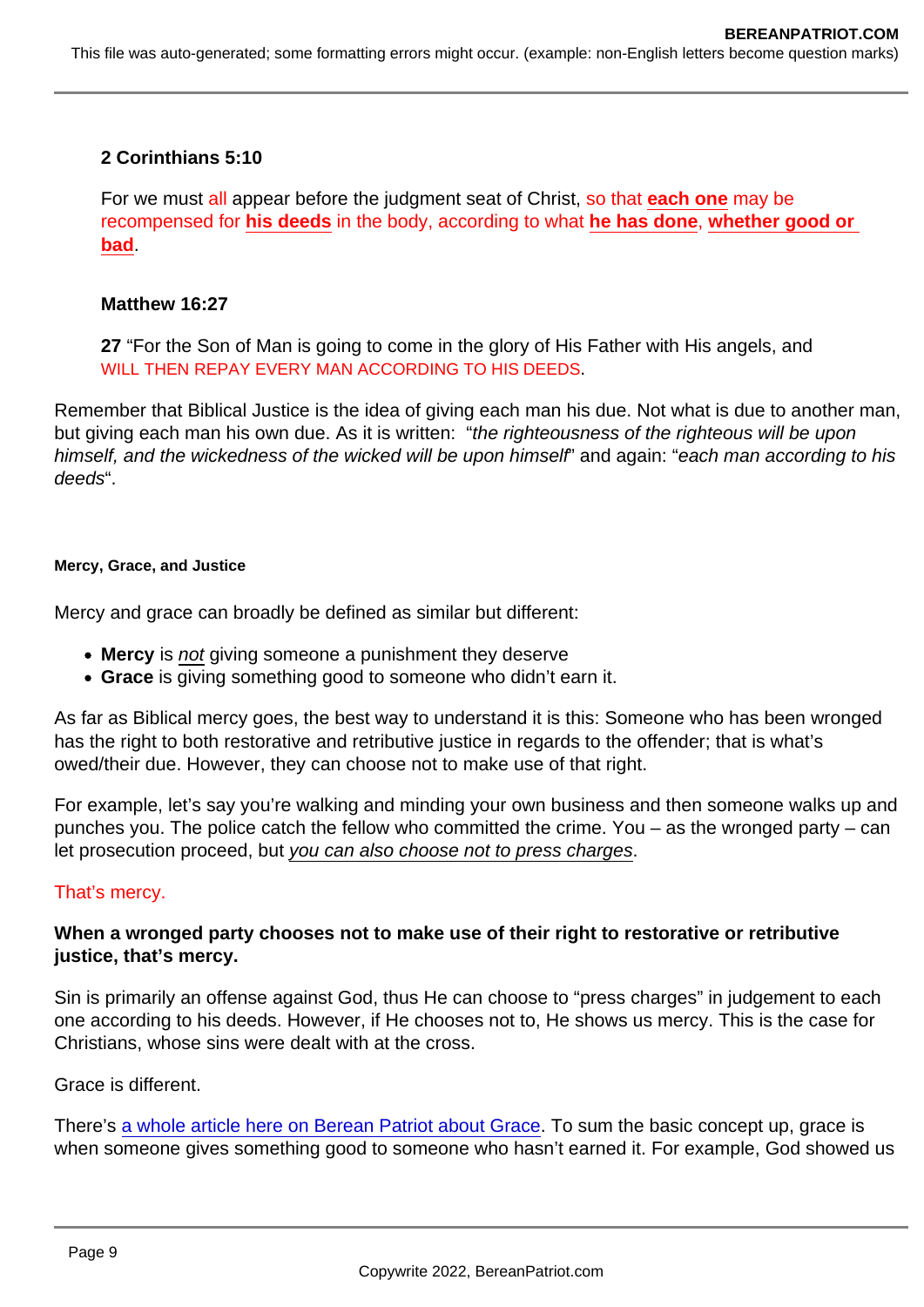mercy when He didn't "press charges" for our sins because of Jesus' work on the cross. However, after that He also gave us the Holy Spirit and gifts, and He guides us and bestowed magnanimous favors on us.

## That's grace.

I will remind you of my favorite Bible verse:

## **Micah 6:8**

He has told you, O man, what is good; And what does the LORD require of you? But to do justice, to love mercy, And to walk humbly with your God.

God commands us to "do justice", but He commands us to "**love** mercy". Do justice, but love mercy. God's justice remains on the unrepentant in the form of wrath, but the moment they truly repent, they receive mercy. We should be like that. We should do justice, but love mercy.

## **Contractual justice**

This is the simplest and most commonly agreed on form of justice… until it's not. Almost everyone agrees with the premise, but many disagree with Jesus' application.

Contractual justice says that we must honor our contracts because honoring our contracts is giving the other party his due.

God commands this in in Scripture:

## **Numbers 30:2**

**2** "If a man makes a vow to the LORD, **or** takes an oath to bind himself with a binding obligation, he shall not violate his word; he shall do according to all that proceeds out of his mouth.

If you make an agreement with either God or man, you must not violate the agreement. To violate the agreement means you haven't given either man or God what they are due.

For example, let's say you agree to work for one hour in exchange for \$20. If you work one hour but then aren't paid the \$20, you have been wronged. That \$20 was your "due"; it's what you were owed by the terms of the contract. Conversely, if you pay someone \$20 in advance to do a job and they don't do it, you've been wronged. The work was your "due"; it's what you were owed by the terms of the contract.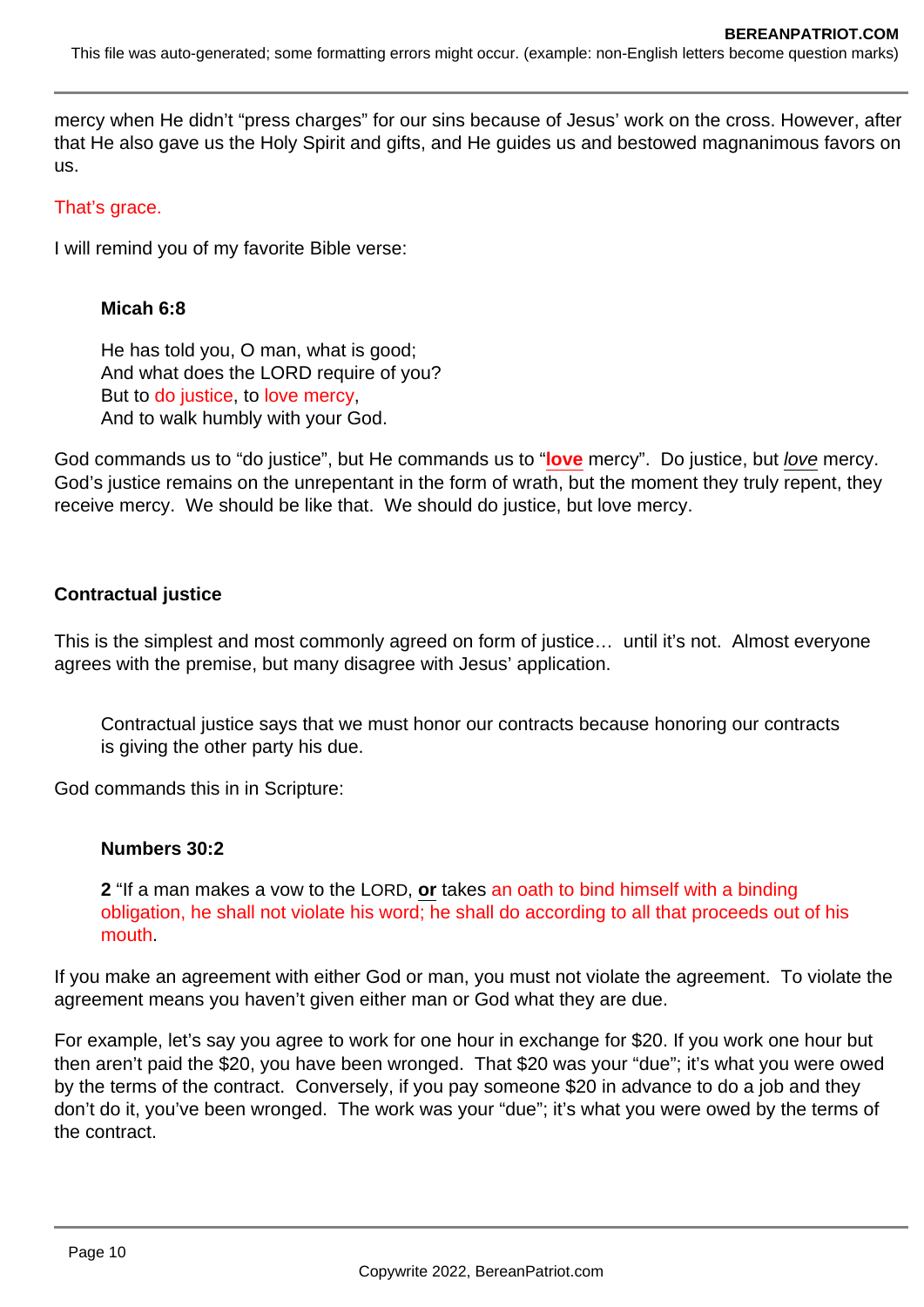## **Contractual justice is important to God, as both Numbers 30 and a parable that Jesus tells illustrate.**

To summarize the first half of the story, the owner of a vineyard hires workmen at various points throughout the day to work in his field, starting at dawn, and ending at the "eleventh hour". He tells the first group that he will pay them each a denarius (a 1st century coin which was the going rate for a day's labor) to work that day. He tells the other groups that he'll pay them "what's right".

We'll pick up the story in verse 8:

### **Matthew 20:8-15**

**8** "When evening came, the owner of the vineyard said to his foreman, 'Call the laborers and pay them their wages, beginning with the last group to the first.'

**9** "When those hired about the eleventh hour came, each one received a denarius.

**10**"When those hired first came, **they thought that they would receive more**; but each of them also received a denarius.

**11** "When they received it, they grumbled at the landowner,

**12** saying, 'These last men have worked only one hour, and you have made them equal to us who have borne the burden and the scorching heat of the day.'

**13** "But he answered and said to one of them, 'Friend, **I am doing you no wrong; did you not agree with me for a denarius?**

**14** 'Take what is yours and go, but I wish to give to this last man the same as to you.

**15** 'Is it not lawful for me to do what I wish with what is my own? Or is your eye envious because I am generous?'

The landowner and each batch of workers made a (verbal) contract. The contract with the first batch went like this: "Work in the vineyard today and you will receive a denarius". The workers worked in his vineyard that day, and at the end of the day the landowner paid them what he promised to pay them.

## **Both parties did what they promised to do.**

This is contractual justice; both parties honoring their contracts by giving the other party what they are owed/due according to the terms of the contract.

### **However, notice verse 13.**

The men who worked only an hour got paid the same amount – one denarius – as the men who worked all day. The men who worked all day complained about this, saying they should get more because they worked longer.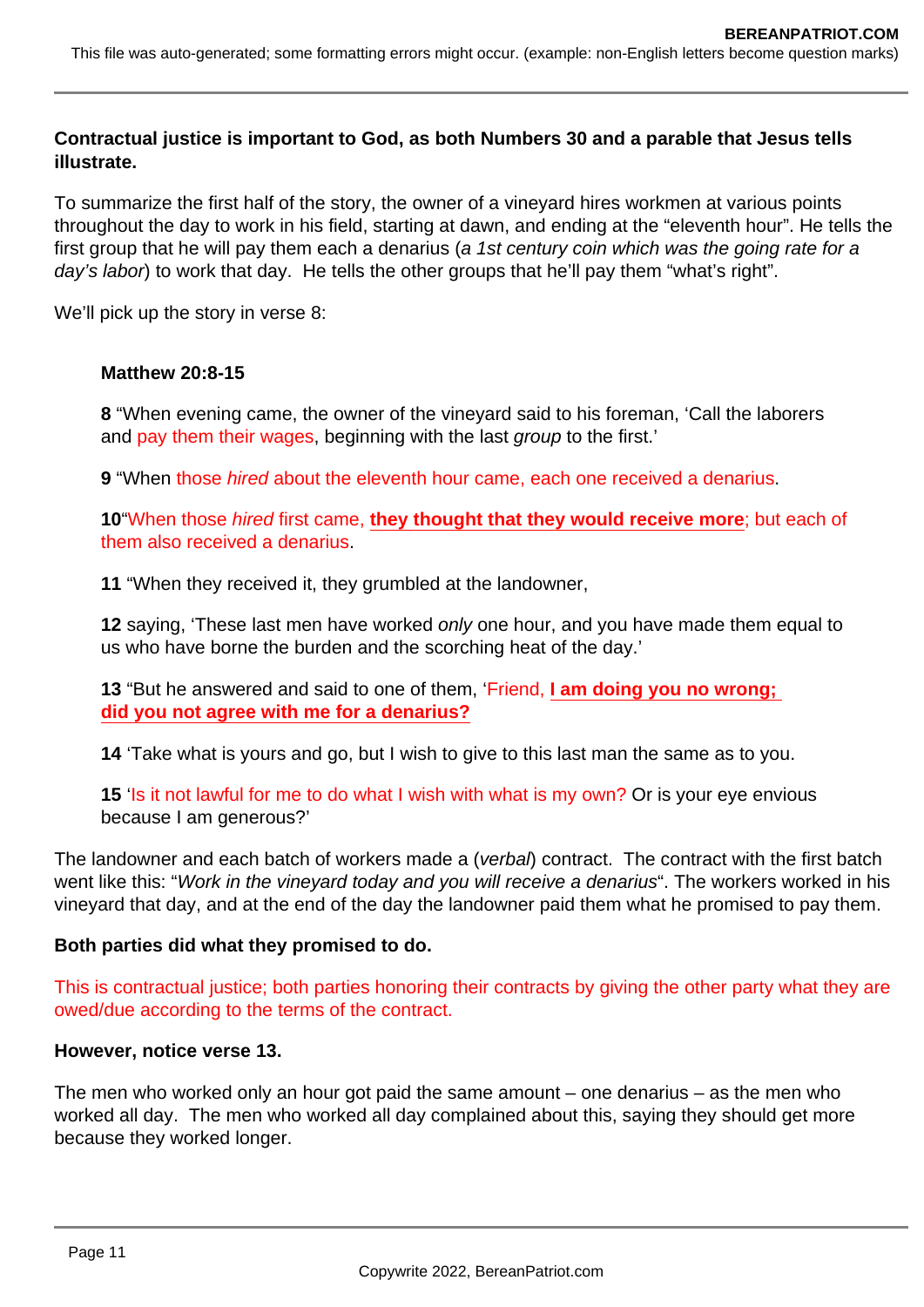### **Jesus says they are wrong.**

(Note: this brings up to topic of "justice vs fairness", which we'll get to in a minute.)

In verse 13, Jesus says that the landowner has done no wrong. He then cites the (verbal) contract, reminding them that both parties agreed to the terms of the contract. The landowner says he lived up to his end of the contract, and thus had done "no wrong". The landowner did everything that he said he would do according to the terms of the contract.

Now, each group of workmen were paid the same in one sense – a denarius for that day according to the verbal contract – but very differently in the sense of their hourly wage. The ones who worked for 12 hours made 1/12 of a denarius per hour, while the ones who only worked for an hour made 1 denarius per hour; 12 times more.

### Someone will say: "But that's not fair!"

No, no it most definitely isn't not fair. So let's examine the concepts of fairness and justice.

#### **Justice vs Fairness**

God is perfectly just, and there is no injustice in Him:

### **Romans 9:14**

Then what will we say? There isn't injustice with God is there? May it **never** be!

God is also impartial:

#### **Romans 2:11**

For there is **no partiality** with God.

## **However, while God is perfectly just and totally impartial, He is most definitely not "fair"… and thank God for that!**

If you disagree, then consider: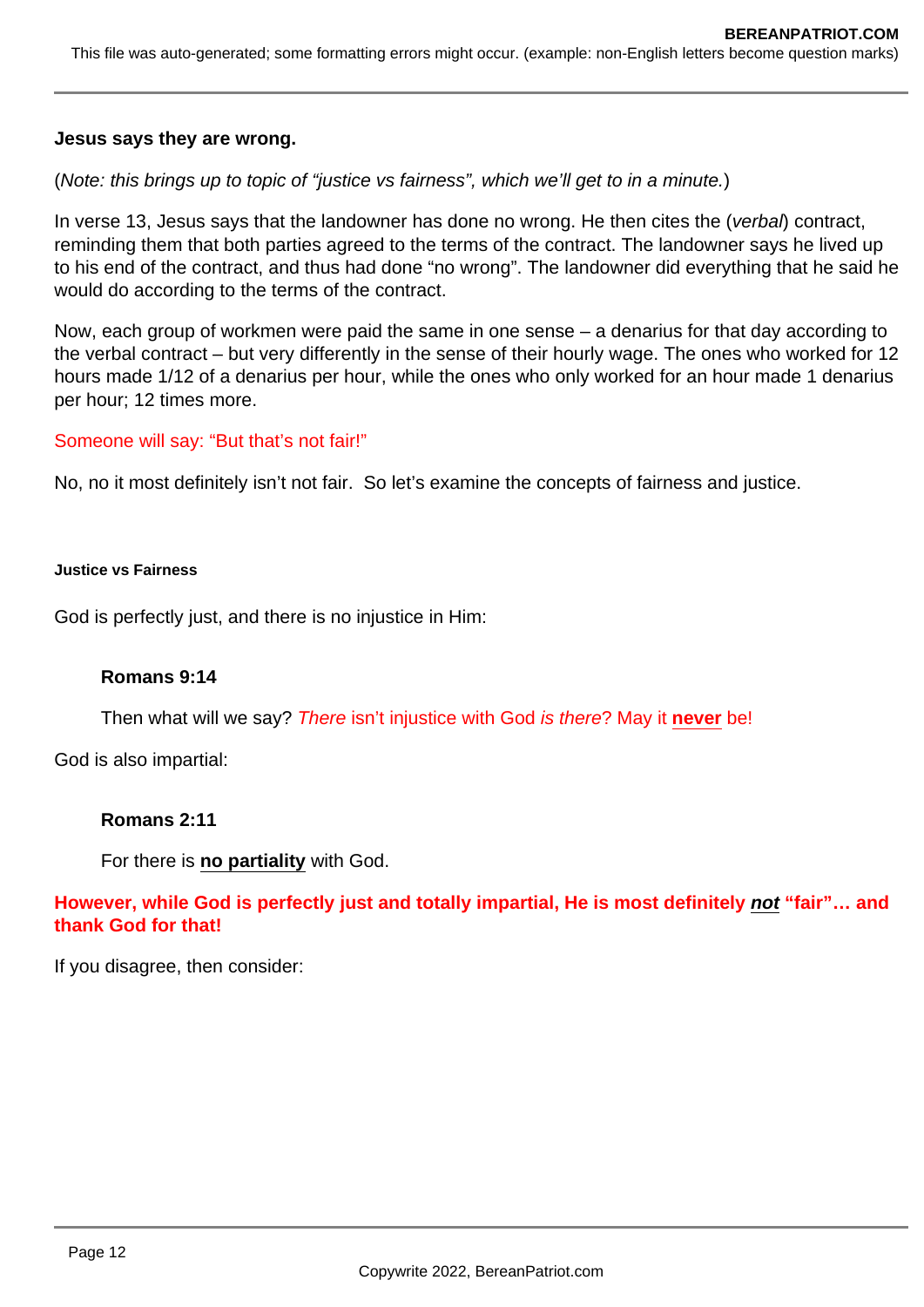- It's not fair that Jesus suffered and died on the cross to deal with our sins.
- It's not fair that we benefit from God's goodness
- It's not fair that He promised to never leave us or forsake us when we constantly leave and forsake Him.
- It's not fair that He gave spiritual gifts to us.
- It's not fair that He leads and guides us even though we never listen as we should.
- It's not fair that... well, you get the point.

And that's just with God; consider other things that aren't fair:

- It's not fair (to your parents) that they fed and clothed you in your early years.
- It's not fair your parents expended a ton or work, energy, and resources to keep you alive while they got almost nothing in return.
- It's not fair that they made sure you were educated enough to read this article.
- It's not fair that... well, you get the point

I could go on forever listing examples, but I think you get the point. Life isn't fair... and that's a good thing! Thank God that life isn't fair! Justice and impartiality are both Godly, biblical virtues.

But fairness… not so much.

- **Justice** is concerned with everyone getting **his due**.
- **Fairness** is concerned with everyone getting things **equally**.

Fairness isn't a virtue, and it isn't necessarily a vice either....

### **…but it can be.**

(We'll come back to that in a moment.)

God is perfectly just and perfectly impartial. However, the route to our salvation led through the cross, which was arguably the least "fair" event in world history. Remember that God Himself ordained and orchestrated it. He caused and took part in the "least fair" event in human history. God seems content with the unfairness of the cross, and even boasts about it displaying His greatness. It's not fair that the just/righteous (Jesus) died for the sake of the unjust/unrighteous (us).

### **That means unfairness isn't wrong in and of itself.**

## **All sin is unfair, but not all unfairness is sin**.

That's important.

God intentionally caused the cross, which was unfair. However, God is never unjust, even though He is sometimes "unfair". That means "unfair" does not equal "unjust". That statement is so incredibly important that I'm going to repeat it in big, bold letters so no one can miss it: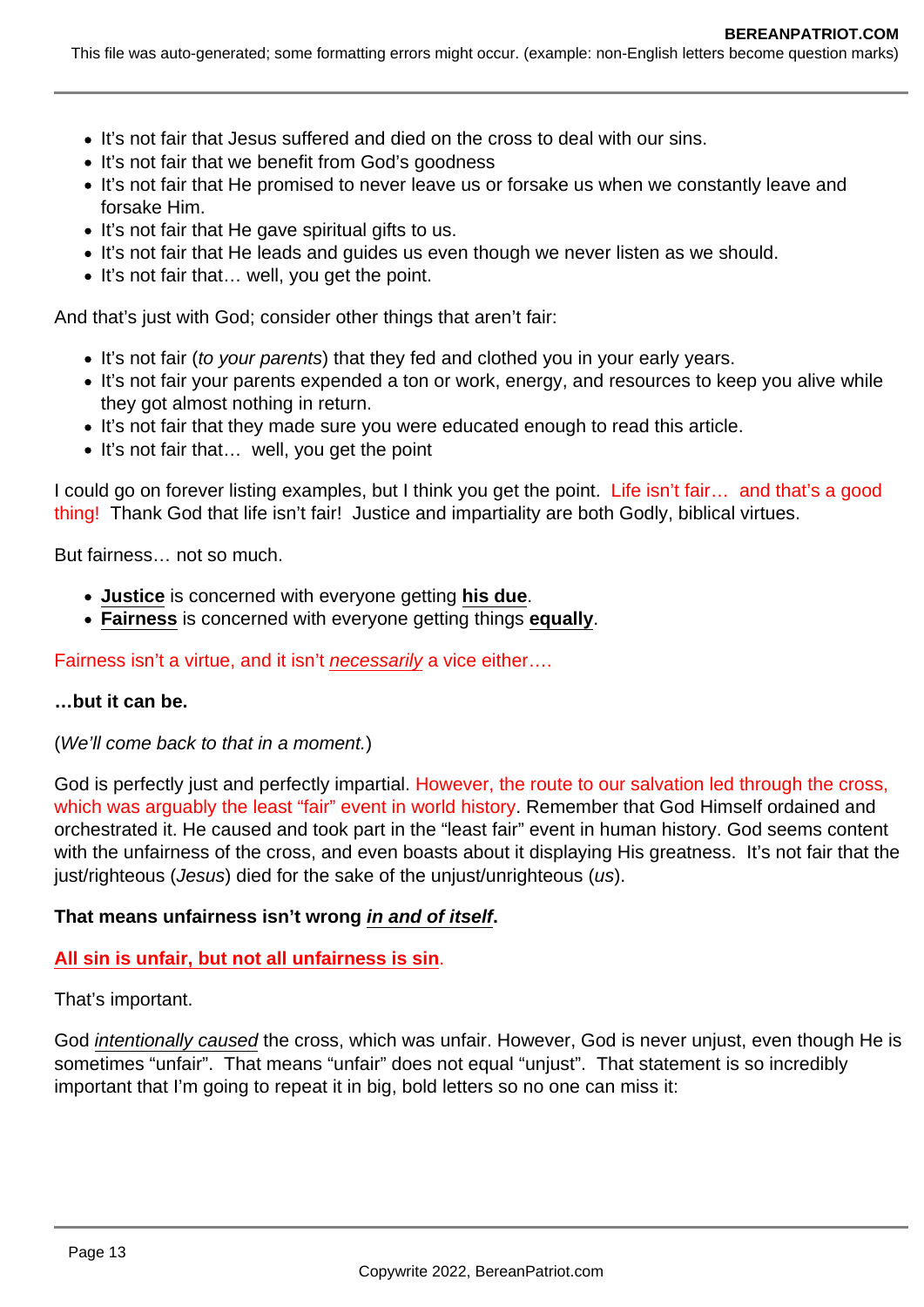# **"Unfair" does not mean "unjust"**

God was "unfair" when Jesus went to the cross, but He wasn't unjust because He can't be unjust.

It's understandable that we want things to be fair. However, be careful because pursuing fairness ( instead of justice) can actually lead you into **sin**. In fact, we have an excellent biblical example of how wanting "fairness" (*instead of justice*) can actually lead someone into sin:

### **Remember the parable of the worker's pay that we just looked at.**

In that parable, Jesus explicitly said that the landowner did "no wrong" when he paid the workers at different rates. However, it seems incredibly unfair to pay two workers different rates for the same work. Frankly, in our world many would call that unjust.

However…

Don't forget that Jesus said that the landowner did "no wrong".

Jesus is God Himself come in the flesh. The Bible testifies in 1 Peter 2:22 that He "committed no sin, nor was deceit found in His mouth". So when Jesus – God Himself – says the landowner didn't do anything wrong, that means the landowner didn't do anything wrong.

### **According to Jesus – to God Himself – it's not wrong or unjust to pay two people different wages for the same work.** (provided that they agreed to the terms.)

This isn't stretching the text either; it's explicitly stated by Jesus, who is God Himself in the flesh. Most people would agree that it's not fair to pay two people different hourly wages for the same work. They are 100% right; it's not fair. Even so, Jesus says the landowner did "no wrong" when he treated the workers differently by paying them different hourly wages for the same work.

The landowner was unfair, but not unjust.

### **This means that "fair" is not another way to say "just". Justice and fairness are not the same thing, as this story by Jesus proves.**

- Fair doesn't equal just.
- Just doesn't necessarily equal fair.

They overlap often, but not always. For absolute proof of this, remember verse 15.

### **Matthew 20:15**

**15** 'Is it not lawful for me to do what I wish with what is my own? Or is your eye **envious** because I am generous?'

Jesus goes a step further here. He not only says the landowner did no wrong, he says the workers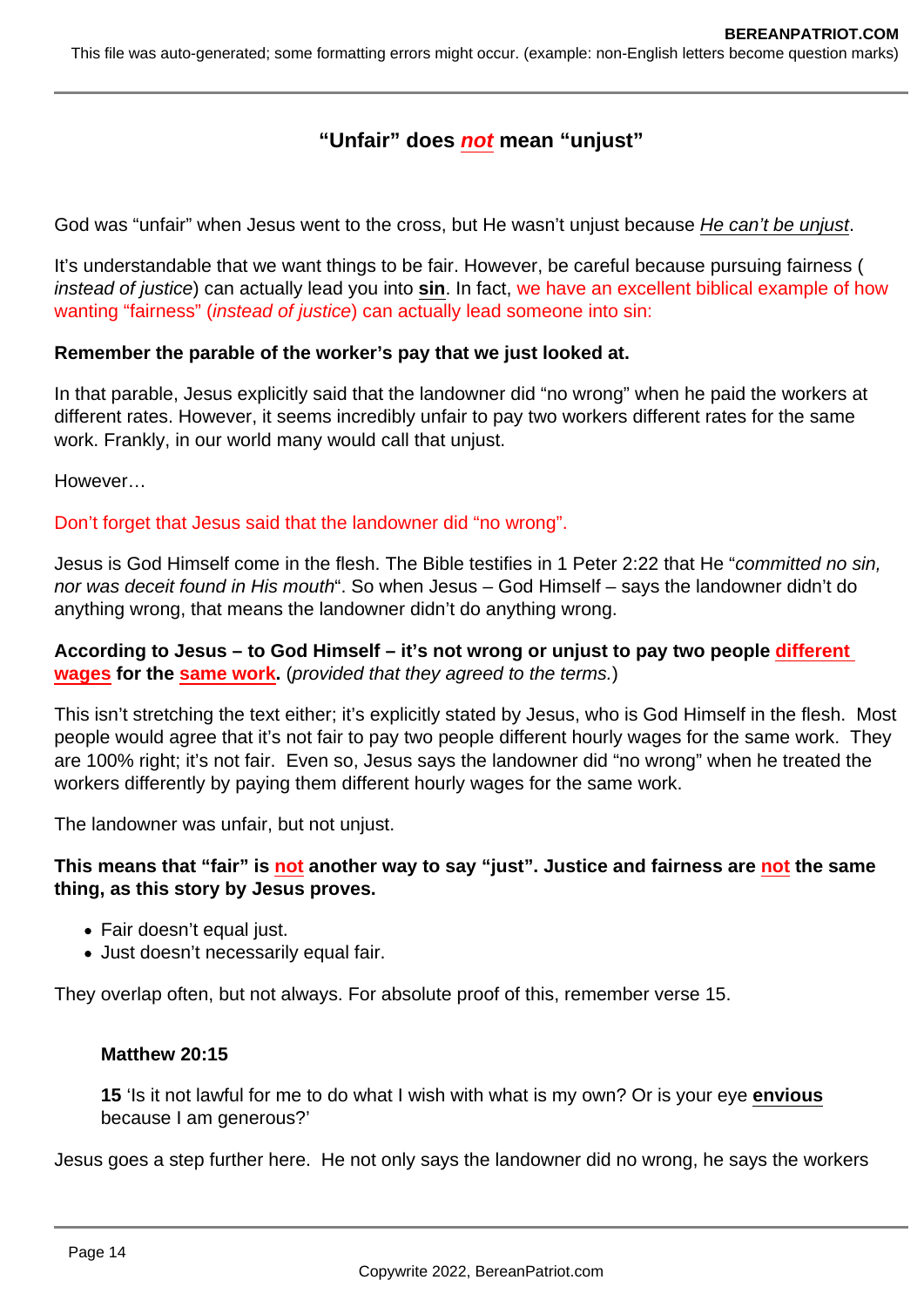were envious wicked. Yes, wicked. The Greek word translated "envious" there is "???????" ([ponéros](https://biblehub.com/greek/4190.htm) ), and it means:

Strong's:

Definition: toilsome, bad Usage: evil, bad, wicked, malicious, slothful.

Thayer's

- 1. full of labors, annoyances, hardships;
- 2. bad, of a bad nature or condition;
	- a. in a physical sense
	- b. in an ethical sense, evil, wicked, bad, etc.

Strong's Exhaustive

evil, grievous

From a derivative of [ponos](https://biblehub.com/greek/4192.htm); hurtful, i.e. Evil

The worker's desire for "fairness" at the expense of justice led them into wickedness/sin. Again, that's because justice and fairness aren't the same thing. Again:

- Justice is concerned with everyone getting his due.
- Fairness is concerned with everyone getting things equally.

Don't confuse the two.

They often overlap, but a focus on fairness can lead a person into sin as with the workers. A focus on Justice honors God and is even required. Again, justice and fairness can overlap a lot – and often do – but they aren't the same thing.

Property Justice

These days, this often seems like the most ignored form of justice. Remember that justice is concerned with someone getting what's due/owed to them. According to Jesus in this same parable, that includes the right for a man to do what he wishes with what belongs to him.

Matthew 20:15

15 'Is it not lawful for me to do what I wish with what is my own? Or is your eye envious because I am generous?'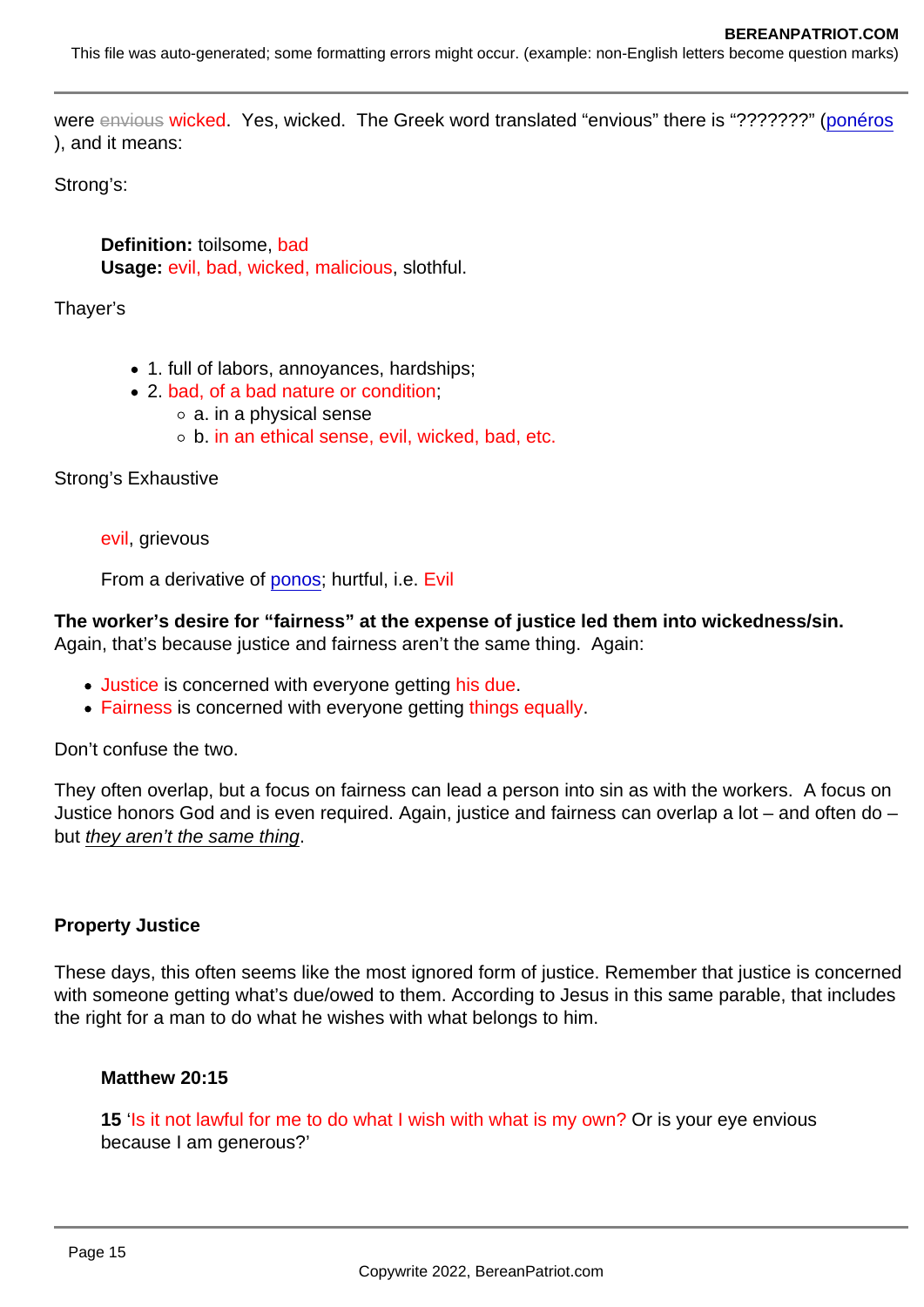According to Jesus, a man has the right to do what he wants with the things that belong to him. To deny him that right is to deny him his "due", which is an injustice because it denies someone what they are lawfully due.

Now, there's a built in limitation here, and it's that a man can't infringe on another man's property rights. Each man has the right to do what he wishes with his own things, but not another man's things. Confusing the two can be a huge problem. A man can do what he wants with what belongs to him, but not if he prevents another man from doing as he wants with what belongs to him.

## **And of course, you can harm someone else either.**

These two principles combined with another command regulate nearly every single human interaction – as it regards justice – when properly understood. The other command is that we must obey God's moral law.

Thus:

## **A man may do as he wants with what belongs to him, provided:**

- 1. He doesn't violate God's moral law
- 2. He doesn't harm another person
- 3. He doesn't prevent another man from doing what he wishes with what belongs to him.

Interestingly, points 2 and 3 are the foundation of Libertarianism. However, Libertarianism is primarily a secular ideology and ignores the first and most important requirement: that we don't violate God's moral law. Thus Libertarianism misses the goalpost, since it only has two of the three requirements.

For those who would like a short (fairly inoffensive) interlude to see how these three ideas interact with politics and government, click here to expand it.

## **The Roles Of Government**

According to Romans, here is the job of government:

## **Romans 13:3-4**

**3** For rulers are not a cause of fear for good behavior, but for evil. Do you want to have no fear of authority? Do what is good and you will have praise from the same;

**4** for it is a minister of God to you for good. But if you do what is evil, be afraid; for it does not bear the sword for nothing; for it is a minister of God, **an avenger who brings wrath on the one who practices evil**.

**5** Therefore it is necessary to be in subjection, not only because of wrath, but also for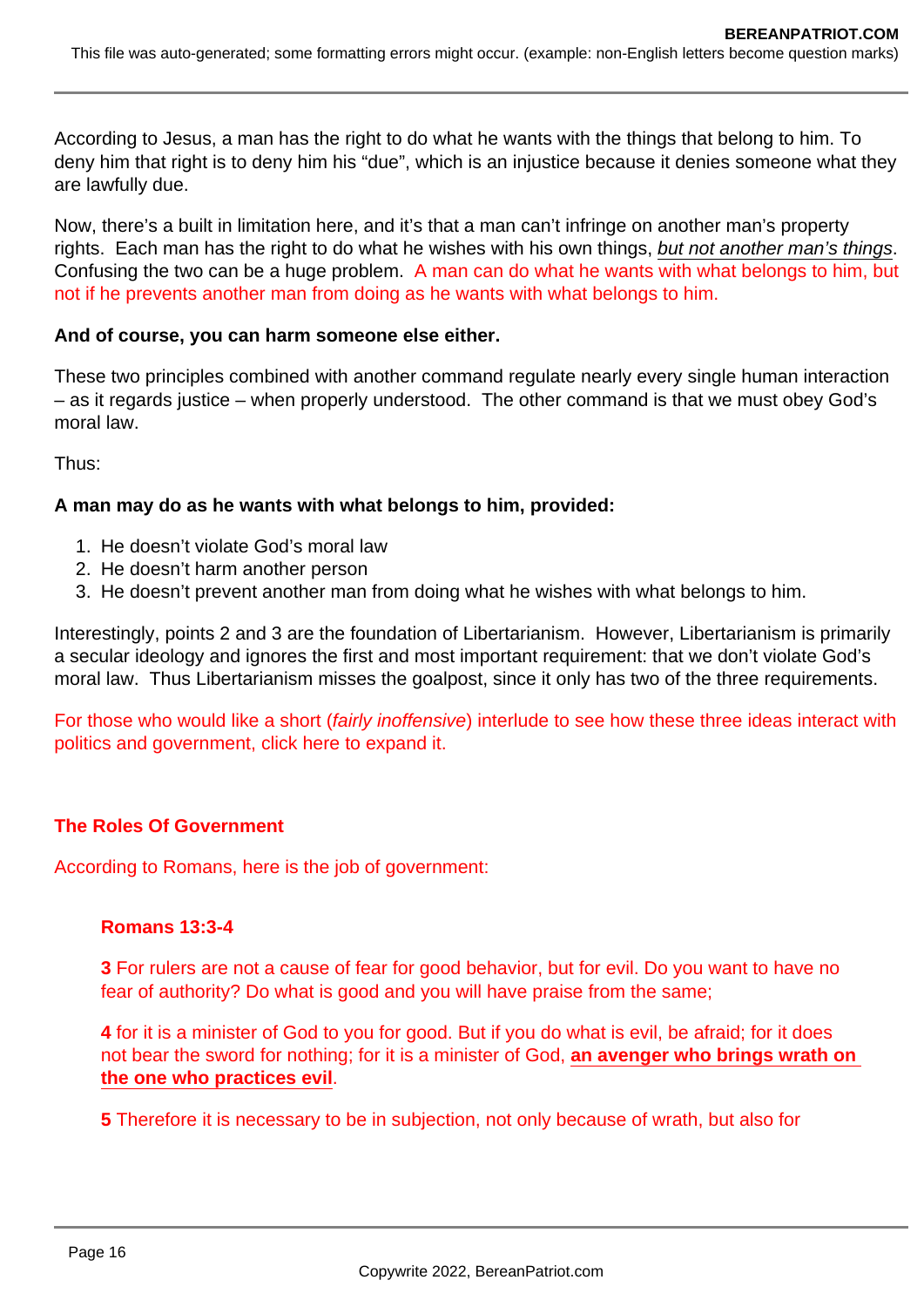This file was auto-generated; some formatting errors might occur. (example: non-English letters become question marks)

conscience' sake.

**6** For because of this you also pay taxes, for rulers are servants of God, devoting themselves to this very thing.

First, notice in verse 3 that those who do good "will have praise" from governments, but not anything more than praise. It is **not** the government's job to reward those who do good, though praising them for it is honorable. This passage is also clear on the primary purpose of government.

#### **The job of a government is to punish evildoers.**

That's almost it.

That requires a few things though. First, there must be a standard for deciding what is and isn't evil before it can be punished. That's why governments have the authority to create laws. Evildoers also much be caught before they can be punished, which is why governments all have some form of police. Then once the evildoers are caught, it must be proved that they committed a crime before they can be punished, which is where courts fit in:

#### **Deuteronomy 19:15**

**15** "A single witness shall not rise up against a man on account of any iniquity or any sin which he has committed; on the evidence of two or three witnesses a matter shall be confirmed.

We'll talk more about this lower down in the section on the administration of Justice.

### **Notice too that God addressed taxes in verse 6.**

I hate paying taxes too, but they are legitimate according to Romans 13:6. True, often they are spent on illegitimate things, but taxes themselves are legitimate. Scripture says that we pay taxes so the government can do its God-given job of punishing evildoers. Thus, taxes are legitimate (yes I hate that too).

The final role of government is a natural extension of rule #3 about not preventing another man from doing what he wishes with what belongs to him. The sad fact of the matter is that we live in a fallen world. As such, many will seek to take away what belongs to the citizens of a country by military might in war.

Thus, the final job of government is national defense. God seems to have no problem with this:

### **Judges 3:1-2**

**1** Now these are the nations which the LORD left, to test Israel by them (that is, all who had not experienced any of the wars of Canaan;

**2 only** in order that the generations of the sons of Israel might be taught war, those who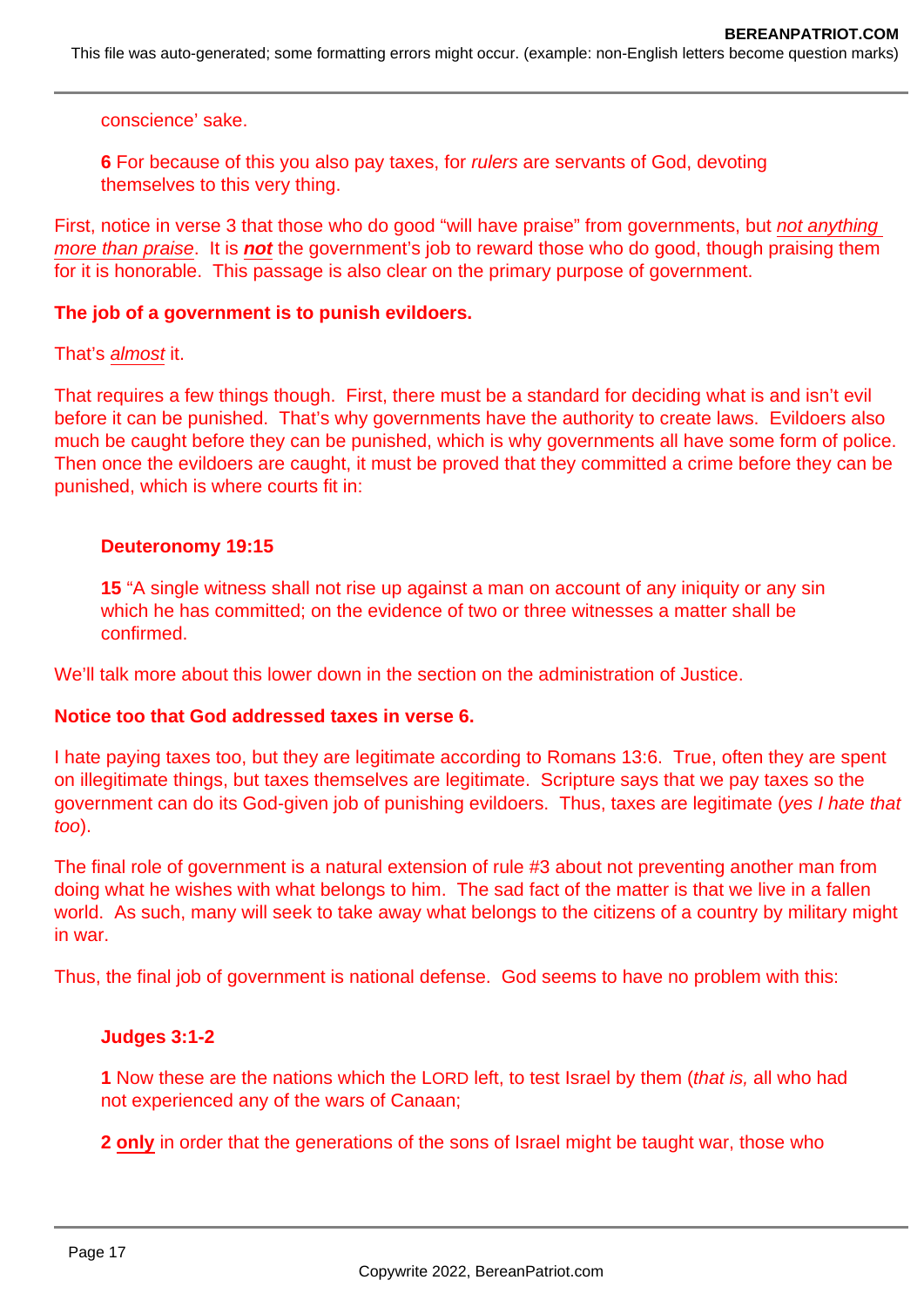had not experienced it formerly).

God explicitly wanted Israel to "be taught war". Obviously we can't be sure why, but I suggest that's because knowing warfare is necessary to defend a nation.

Thus, the jobs of government are:

- 1. Catch, prosecute, and punish evildoers
- 2. National defense

Notice that taking care of the poor isn't on the list.

If you look at [my article on tithing,](https://www.bereanpatriot.com/is-tithing-biblical-with-the-context-most-people-miss/) you'll see that even in the Old Testament, taking care of the poor was an individual responsibility, not a governmental one. In the New Testament church, all giving was voluntary and not government mandated.

For most of human history, the "social safety net" was provided by friends, family, the community, and ( once Christ had come) the Church. God also places the onus on the people, requiring us to be generous to the poor. Ironically, [having the government try to help the poor does not help the poor.](https://fee.org/articles/does-welfare-diminish-poverty/)

Further, it's unjust/wicked/wrong for the government to take care of the poor

The poor aren't owed money from society, and thus it isn't their due. There's no moral requirement for the government to give them money. Thus, for the government to take from one man and give the money to another (the poor) is essentially legalized theft. Generosity with another man's money is no virtue. In fact, it comes perilously close to being like the evil workmen by being, well, evil.

Theft is wrong.

Even a wrong done with good intentions is still wrong. (Look up Uzzah's story in 2 Samuel 6:1-7 if you disagree.)

Further, giving preferential treatment to the poor in the legal sphere – like welfare programs – is explicitly condemned by God.

We'll look at those verses in the next section.

Next, we'll talk about the administration of Justice: that is, how it should be meted outed according to God.

# The Administration of Justice

Remember that justice is every man getting his due, whether good or bad. God has a few things to say about how we should go about making sure that happens, especially where it concerns court cases.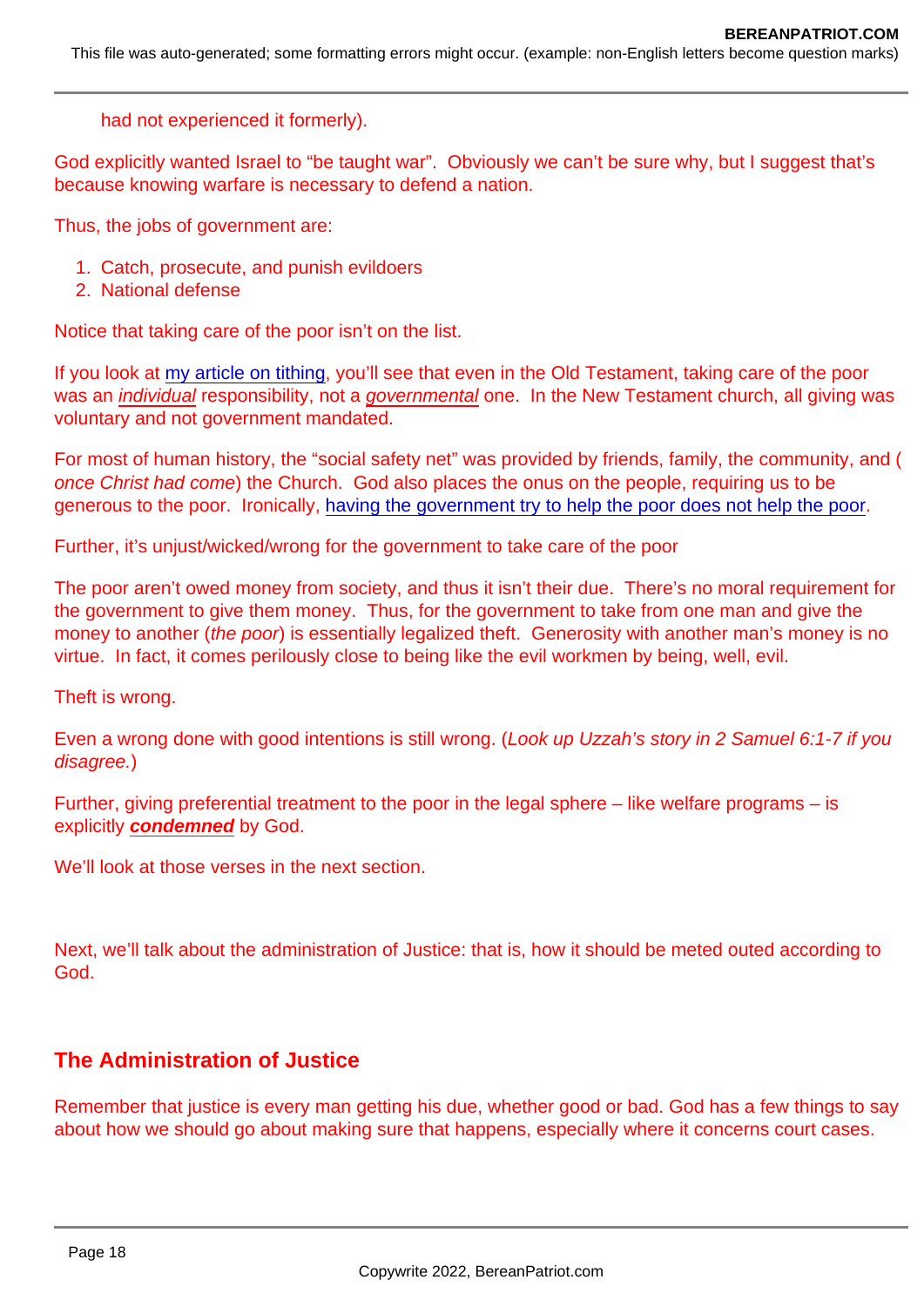## **Leviticus 19:15**

"You shall do no injustice in court. You shall **not be partial** to the poor or defer to the great, but in righteousness shall you judge your neighbor.

### **Deuteronomy 1:17a**

'You shall **not show partiality** in judgment; you shall hear the small and the great **alike**. You shall not fear man, for the judgment is God's.

#### **Exodus 23:2-3**

**2** "You shall not follow the masses in doing evil, nor shall you testify in a dispute so as to turn aside after a multitude in order to pervert *justice*;

**3** nor shall you be **partial** to a poor man in his dispute.

There are many more passage in the Bible where God commanded us not to be partial. James repeats this in the New Testament, though it's not quite a judicial/courtroom context.

#### **James 2:1-4**

**1** My brethren, do not hold the faith of our Lord Jesus Christ, the Lord of glory, with partiality.

**2** For if there should come into your assembly a man with gold rings, in fine apparel, and there should also come in a poor man in filthy clothes,

- **3** and you pay attention to the one wearing the fine clothes and say to him, "You sit here in a good place," and say to the poor man, "You stand there," or, "Sit here at my footstool,"
- **4** have you not shown partiality among yourselves, and become judges with evil thoughts?

Notice, the idea of showing partiality to the rich or to the poor, or to the small or the great is thoroughly condemned. Remember that justice is every man getting his due, whether good or bad. God commands that we do this impartially, showing favoritism to no one whatsoever. We are to "hear the small and the great alike", judging a case on the merits alone so every man gets his due, whether good or bad without partiality.

### **James 2:4 even goes so far as to say that partiality makes you "judges with evil thoughts".**

Partiality = bad.

Whether small or great, rich or poor; all should be heard impartially. (This is why the stature of Lady Justice is blindfolded: to indicate that verdicts should be impartially based on facts, not merely what looks aood.)

Further, BOTH sides of a dispute should be heard: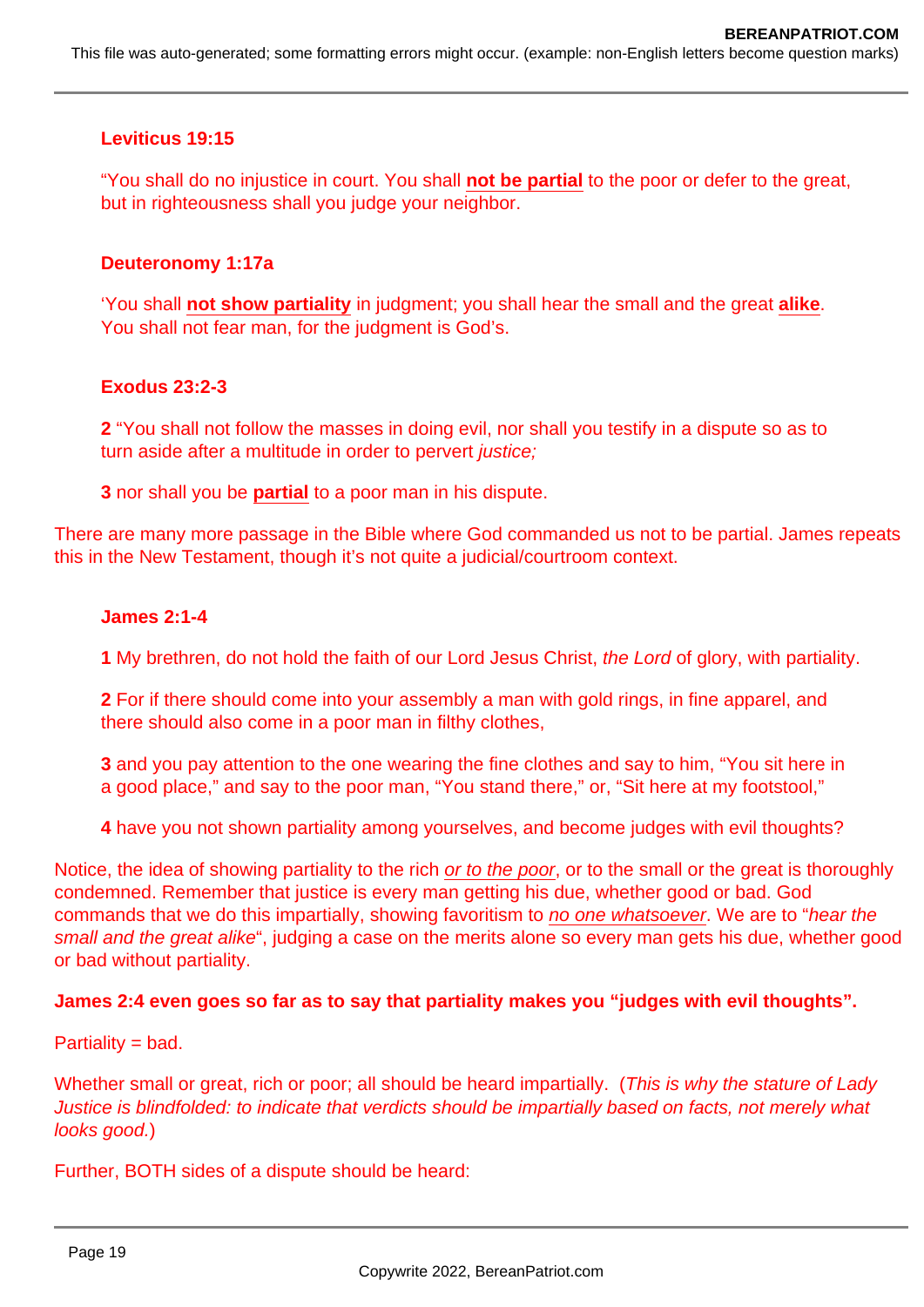Proverbs 18:17

The first to plead his case seems right, Until another comes and examines him.

So hear both sides of a dispute/case (as in a jury trial) and then make a decision as impartially as you know how.

God demands nothing less from us.

# **Conclusion**

The Hebrew and Greek words for justice overlap on the concept of every man getting his due, whether good or bad. Then we talked about what is means for someone to get his due, specifically in these areas:

- Restorative justice Focuses on restoring what someone has been deprived of (if possible) plus some additional to compensate for the hardship of being without their goods.
- Retributive justice Focuses on punishment for those who do wrong. According to Ezekiel 18, the punishment is dealt out to the wrong doer, and no one else. The punishment is dealt by God Himself or governments, and we aren't to take vengeance for ourselves.
- Contractual justice Focuses on abiding by our agreements/contracts.
- Property Justice Focuses on men being able to do what they with the things that belong to them.

We also talked about fairness vs justice, and how it was unfair for the just (Jesus) to die for the sake of the unjust (us). God can never be unjust, be He can be unfair. Therefore, unfair does not mean unjust.

As it concerns "property justice" any man may do as he wishes with what belongs to him, provided:

- 1. He doesn't violate God's moral law
- 2. He doesn't cause direct harm to another person
- 3. He doesn't prevent another man from doing what he wishes with what belongs to him.

When it comes to administering justice, God wants us to be impartial. Everyone – small or great, rich or poor – should be heard impartially. Further, a case shouldn't be decided until both sides have been heard. Once they have, those who make the decision should do so as impartially as they know how.

That's biblical justice.

Now, just about the farthest thing from Biblical Justice is "Social Justice" and Critical Race Theory (CRT ), which we examine in [my article on the topic](https://www.bereanpatriot.com/what-are-social-justice-and-critical-race-theory-crt-and-are-they-biblical/). Further, you'll see how CRT and "Social Justice" are merely a repackaged form of Marxism, and Marx both idolized Satan and borrowed Satan's philosophy when he created Marxism. Thus CRT and Social Justice are ultimately descended from Satan's own philosophy.